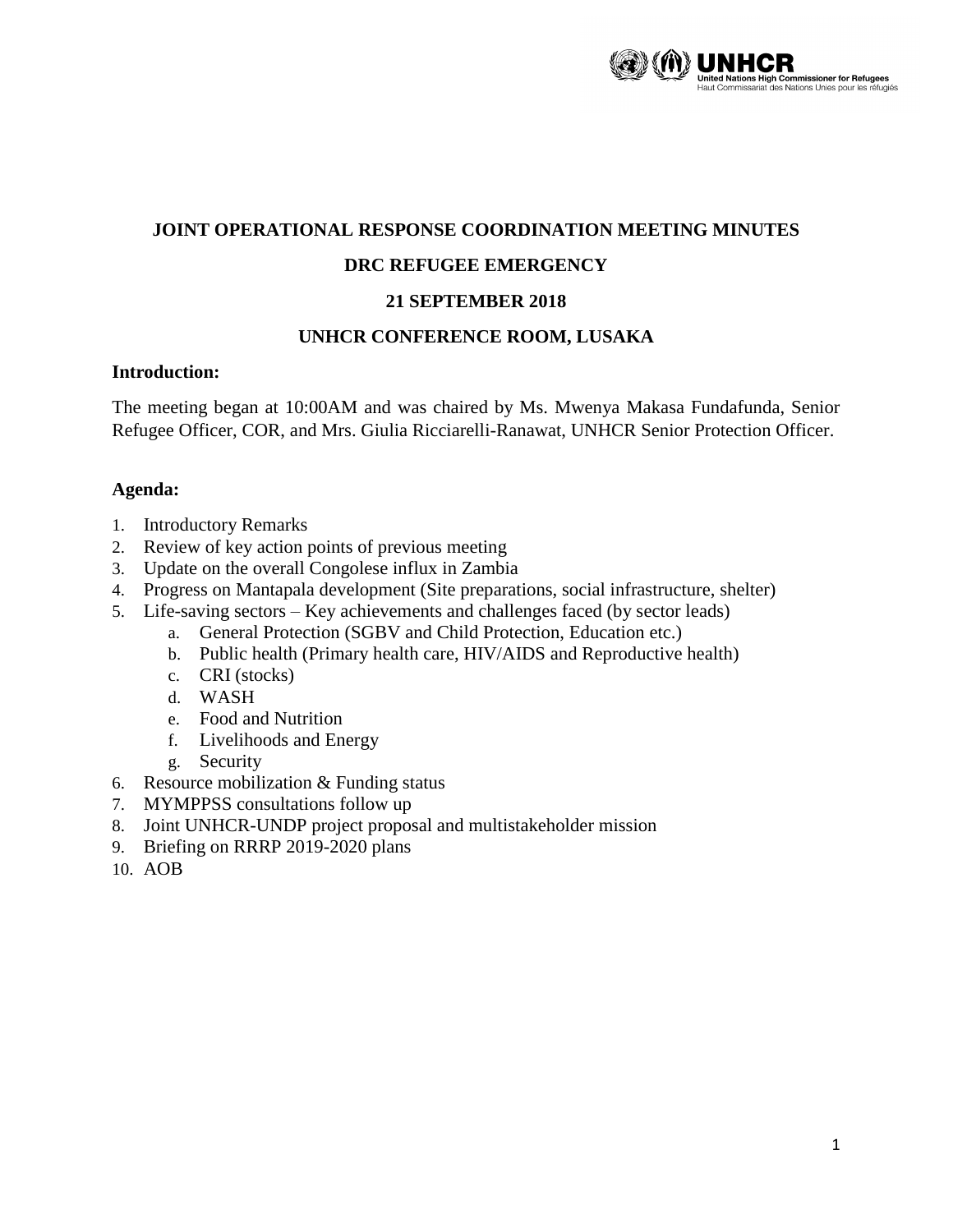

### **Summary Points**

- *A total 14,053 refugees are now residing in Nchelenge – 10,858 in Mantapala and 3,195 in self-settled in surrounding villages*
- *Mulwe road (the short road to Mantapala) is being worked on by RDA.*
- *RO and MoA are looking at other places were farm plots could be demarcated as some areas in Mantapala 2 are not adequate for farming. COR to provide more information next week*
- *UNICEF to share report on flood prone areas in Mantapala and recommendations on the way forward, especially in Blocks 8, 11 and 14.*
- The Apostolic church is interested in doing WASH in Mantapala and Lusaka. Further *details to be shared by COR.*
- *ADRA is interested in supporting shelter, and potentially other sectors. More details to be shared by COR/UNHCR.*
- *MoGE has not assigned teachers to Mantapala yet. COR to follow up.*
- *There have been reports in the media that a certain cassava disease is affecting crops in Luapula and refugees are being mentioned as a possible cause for this. COR and UNHCR to follow up.*
- *UNHCR will revise the estimated population figures for 2019-2020 and share with partners.*
- *In line with the Country Refugee Response Plan (CRRP), COR is undertaking a needs assessment in all field locations (Meheba, MYK, Mantapala). The results will be shared by early October and will be used for CRRP planning. UNHCR to call a meeting for this shortly.*

### **Government (COR) Update**

- Mantapala population: 3,486 households 10,858 (5,446 female, 5,412 male)
- Elsewhere (Nchelenge): 911 households 3,195 (1,676 female, 1,519 male)
- A new registration exercise in Luapula Province will be undertaken in 2019 once all the data has been transferred from ProGres V3 to V4.
- RDA is on the ground and excavations have started in Mulwe road (the short road leading to Mantapala). Initial funding is looking to repair the most damaged sections but the intention is that if the works are done in a timely manner and weather allows for further works to be done, more funding could be allocated to upgrade other sections of the road.
- Border monitoring: from 9-15 September there was a border monitoring mission with COR and UNHCR to assess if reception facilities are ready to receive a new influx in the coming months. Different transit centres continue to receive asylum seekers along the DRC border. During the mission, the following numbers were reported: 10 individuals in Chiengi, 0 in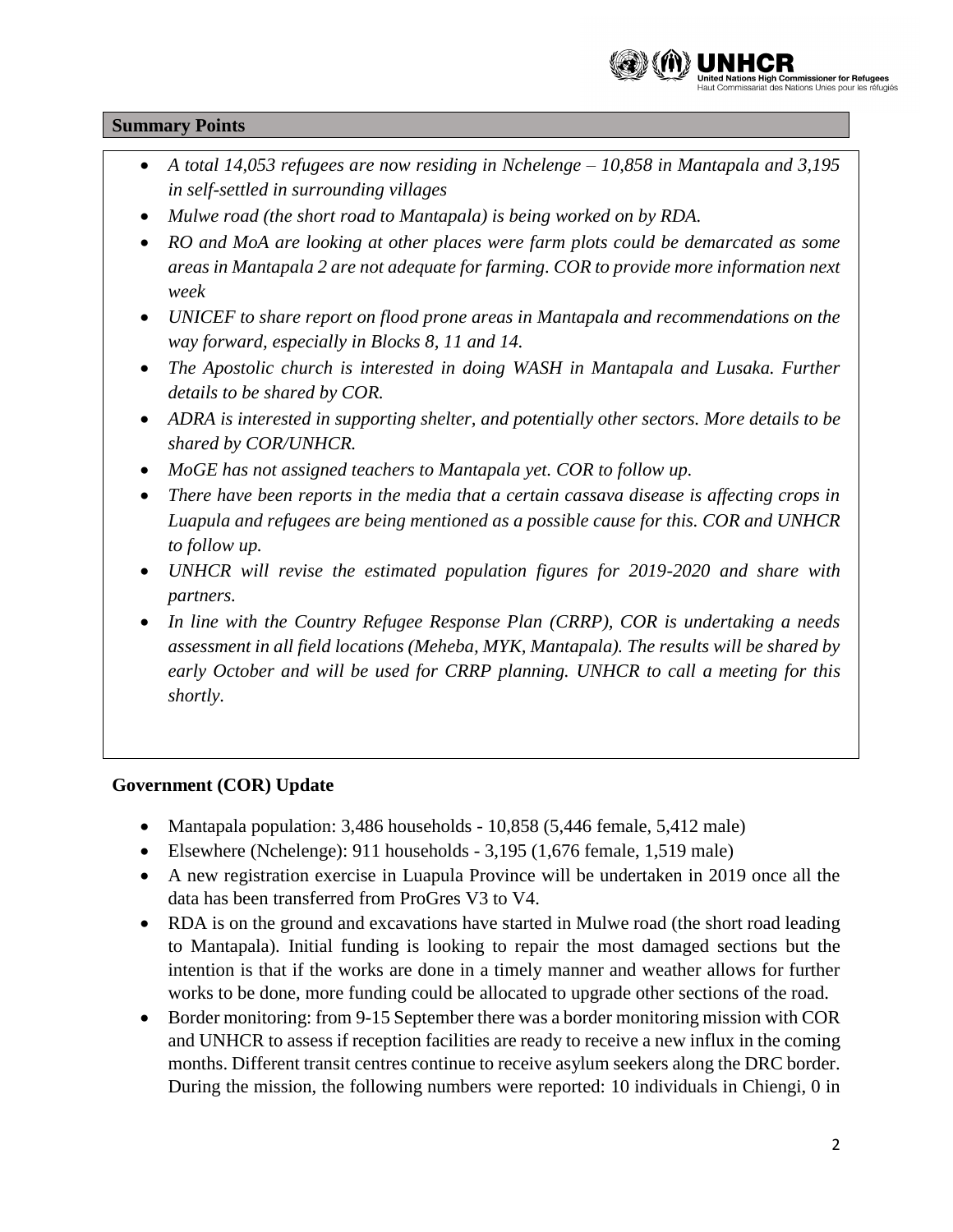

Kaputa, 23 in Nsumbu, 26 in Mpulungu, 1 direct arrivals in Meheba, while Sakania, Makonde, and Kakoma had 0 individuals. The 23 persons in Nsumbu will be transferred on 22/23 September to Mpulungu and then relocated to Meheba, together with the 26 that are currently in Mpulungu.

- Chiengi and Kaputa have more space for expansion but the current tents are damaged and more CRIs should be sent as preparedness measures.
- A training for the DJOC's from Luapula Province will take place in October (date TBC) in Mansa. DJOC's from Mpulungu, Kaputa and Nsumbu (Northern Province) will also be invited.
- Land across the bridge in Mantapala 2: An assessment was done and some sections of Mantapala 2 are not fertile enough for agriculture. RO and MoA are looking at other places were farm plots could be demarcated. COR to provide more information next week.
- ADRA is interested in supporting shelter and potentially other sectors. More details to be shared by COR/UNHCR.
- Last week 70 new arrivals arrived to Mantapala. Interviews say that most of these were IDPs before they decided to cross to Zambia. There is information that unrest in Katanga and Tanganyika is likely to happen and as a result Zambia should be prepared for a larger influx especially ahead of the elections.

# **Protection:**

- Protection sector group meetings in Lusaka have not taken place recently but a meeting will be called soon to talk about the Country Refugee Response Plan (CRRP) 2019-2020.
- SGBV: 300 cases are on CARE's database. CARE's SGBV activities for the last month have been on standstill but will restart in October. Hopefully CARE can do case management in the future for SGBV cases.
- A total of 19 SGBV cases (14 domestic violence, 1 child marriage, 2 individual disputes at community level and 2 suspected defilements) were reported since last meeting took place.
- Child protection: the roll out of the ISIBINDI (community based child protection model) Action Plan was initiated as follows: Sensitization meeting with refugee community, central committee and section leaders in Mantapala Settlement, (UNHCR, Save the Children, Ministry of Community Development and Social Services participated in the planning and facilitation of the sensitizations). The sensitization was about defining the role of the community leaders and the community at large, how to identify vulnerable /children at risk, and how to work with community child and youth workers (CYCWs) and other community structures in linking concerned children to resources available within the community prepare the ground for implementation of ISIBINDI project.
- ISIBINDI was successfully implemented in Meheba two years ago and specific funding has been received for it to be implemented in Mantapala.
- In preparation for a possible influx in North-western and Copperbelt Provinces, partners should start planning for the current and future needs in Meheba. This is also in line with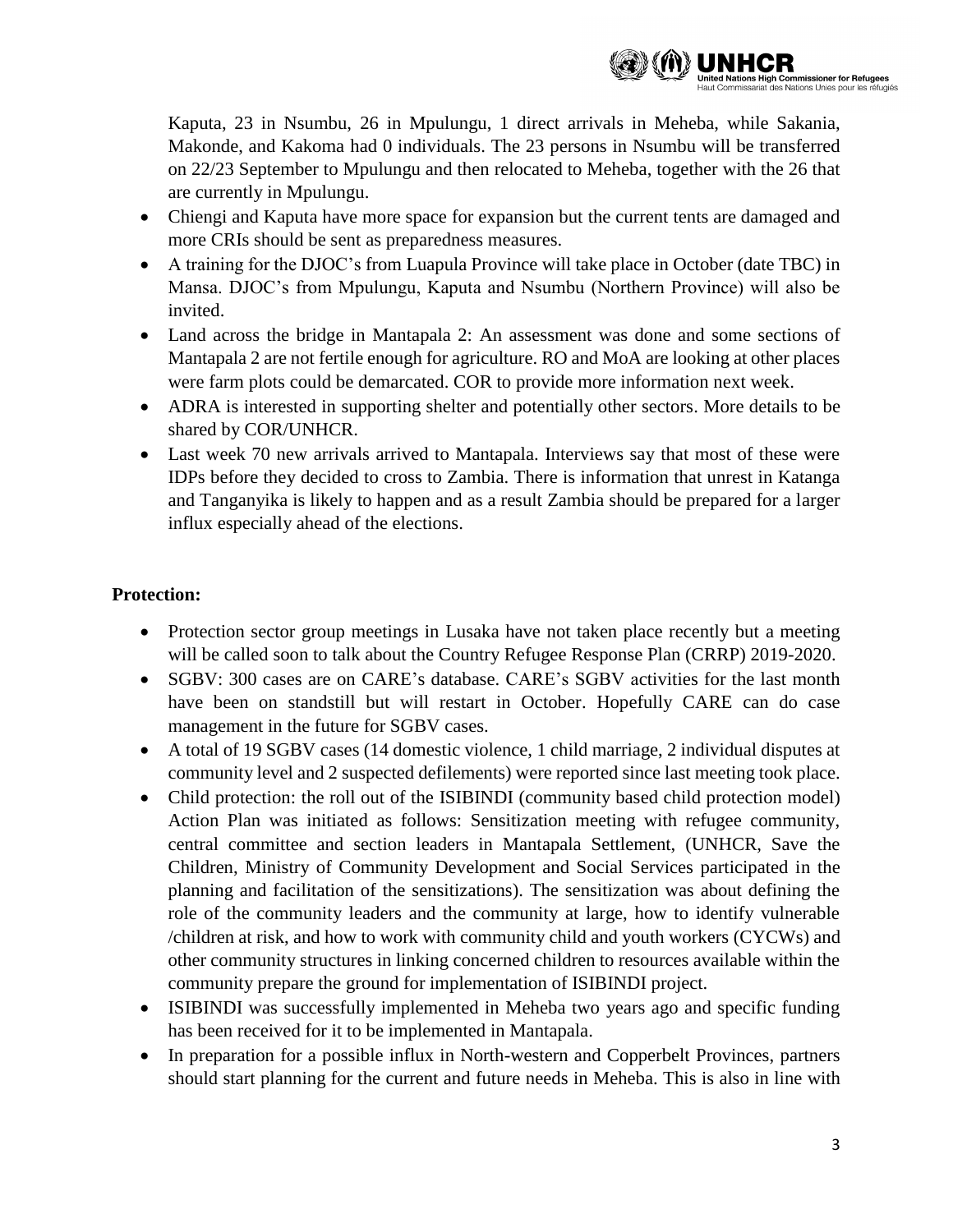

the CRRP 2019-2020, which will have a country wide focus and not be limited to Mantapala only.

### **Education:**

- Enrolment levels at both Mantapala A and B is very high making it difficult to meet minimum education standards.
- GRZ had promised to assign teachers but none have arrived yet. COR to follow up.
- 1x3 x4 classroom blocks at both Plan International and Save the Children have been completed and stocked with desks. Children are now learning from inside the classrooms.
- 1x2 classroom block for ECE, at both Plan International and Save the Children, have also been completed. The one at Plan International has been plastered and painted.
- Multi-purpose community Hall which was being constructed by Plan International has been completed plastered and painted.
- UNHCR hopes that EU funding will come soon so it can move ahead with the construction of staff houses and allow GRZ to appoint teachers to be based in Mantapala.

### **WASH**

- Water production in Mantapala is 306m<sup>3</sup>/day while water availability is 28 litres/person/day. 43 boreholes have been completed of which 39 are in use: one solar/genset motorized (40m3/day); and thirty-eight (38) fitted with India Mk. II hand pumps. Drilling of more BHs is on-going. Drilling at the standby cholera treatment centre (CTC) has been planned.
- Access roads in Mantapala continue to be a challenge as some areas can't be accessible for trucks to bring materials and drill boreholes.
- Drainage in Mantapala is needed and UNICEF is urging partners to mobilize resources to support the necessary works.
- Pit latrines dug by individual refugees who are now using provided household latrines pose serious risk to public health. UNICEF will provide support to have them buried.
- Mantapala water table mapping Consultants have completed the required tasks and preliminary results suggest that Blocks 8, 11 and 14 are at risk of flooding.
- A market has been constructed in block 8 in an area which could potentially be completely inaccessible during the rains.
	- o This has been discussed in Mantapala but more information has to be shared with partners.
	- o The final report Water Table mapping report should be finalized today and highlight which areas are prone to flooding if no drainage is installed.
- Watery Diarrhea cases have continued while bloody diarrhea is reducing. WASH partners and MoH are continuing to investigate possible causes of the occurrence.
- Some diarrhea cases are linked to blocks where there aren't enough boreholes so people are getting water from shallow wells which may be contaminated.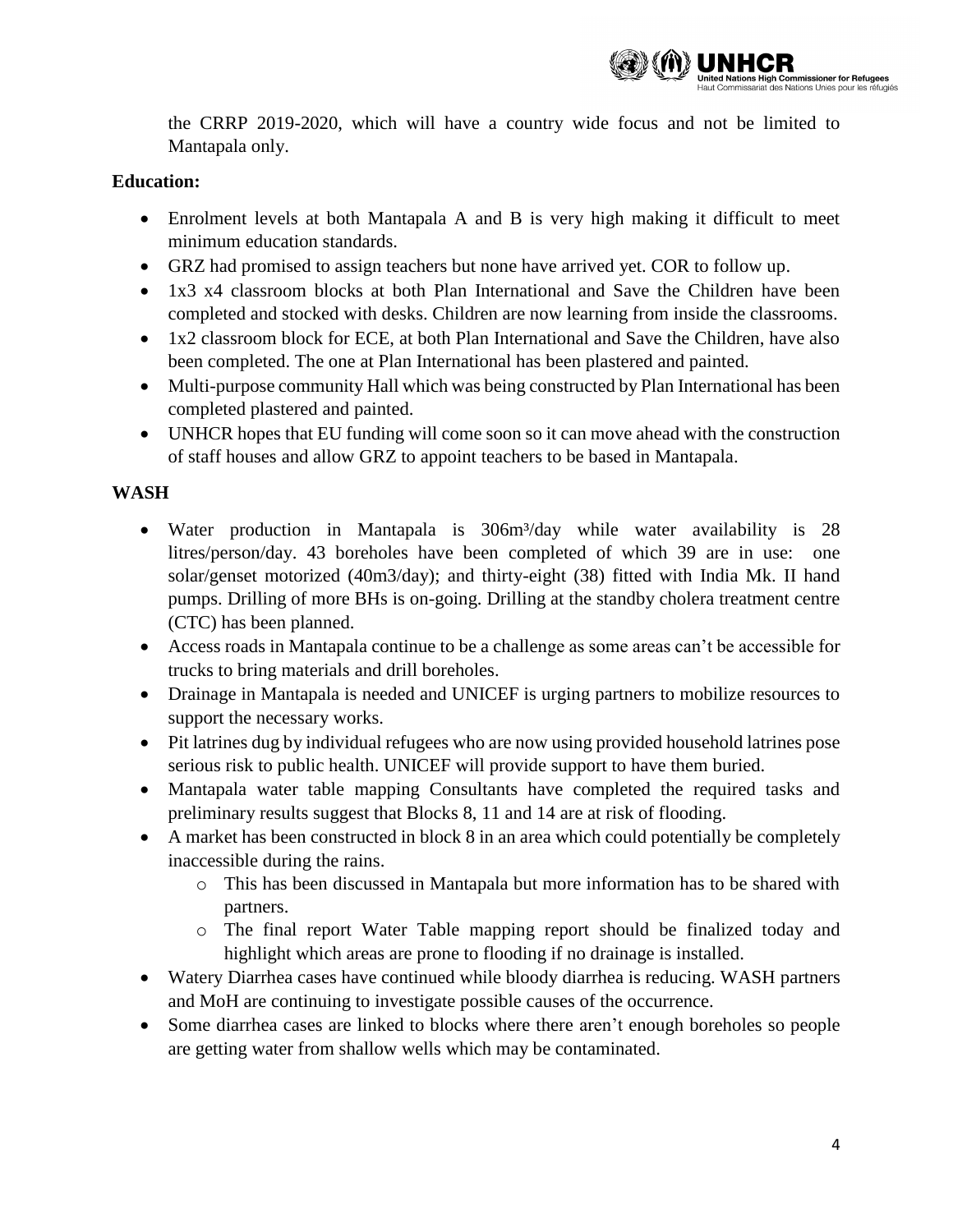

- Some blocks are highly populated and need more water points. 7 boreholes are remaining to meet the target of 51 boreholes (CERF and UNICEF funding). The remaining boreholes will be provided in the most critical locations where there is need.
- UNICEF will submit their proposal to Germany on Sept. 24 for WASH for all four locations (Meheba, Mayukwayukwa, Mantapala and Lusaka).
- UNICEF got a no cost extension from CERF for WASH until 31 October 2018.
- The Apostolic church is interested in doing WASH in Mantapala and Lusaka. Further details to be shared by COR
- UNHCR submitted its application to the EU for WASH and education and is awaiting information from the donor on the way forward.

# **CRIs**

- Mosquito nets were distributed 2 weeks ago in Mantapala to 2,796 families (88.59% of total population in the settlement. The remainder did not show up for distribution).
- UNHCR's CRIs pipeline is well stocked and all items are available.

# **Health**

- Diarrhea and malaria cases have dominated
- Malaria cases rose last week from 107 up to 118 cases among Congolese. Zambians are representing 22% while children under five represent 51% of all confirmed cases.
- The construction of the health Centre in Mantapala has been completed according to the funding and the schedule, however the funding did not cover windows, doors, plastering, painting and ceiling. Access to the current health Centre is still hard for those living in blocks 9, 10, 11, 12, 15 and 16. Long distances to clinic is a challenge for many people.
- 12 deliveries were recorded during the week (among them two home deliveries were recorded).
- Institution latrines delayed to be constructed in some schools and some public places and classes started without adequate latrines and sanitation facilities. Latrines and sanitation in markets, schools is necessary
- Provision of Hand wash stations in the public places is needed. Latrines in public spaces is ongoing says UNICEF
- UNHCR as a last resort Agency will cover the health needs for the remaining months of the year. It is expected that as soon as the staff houses for health workers are completed, the MoH will cover the costs associated with deploying staff to Mantapala.

### **Food**

 General Food Distribution was conducted during the first week of September, 2018. A total of 263.319MT food was distributed to 10,733 refugees including 76 new arrivals.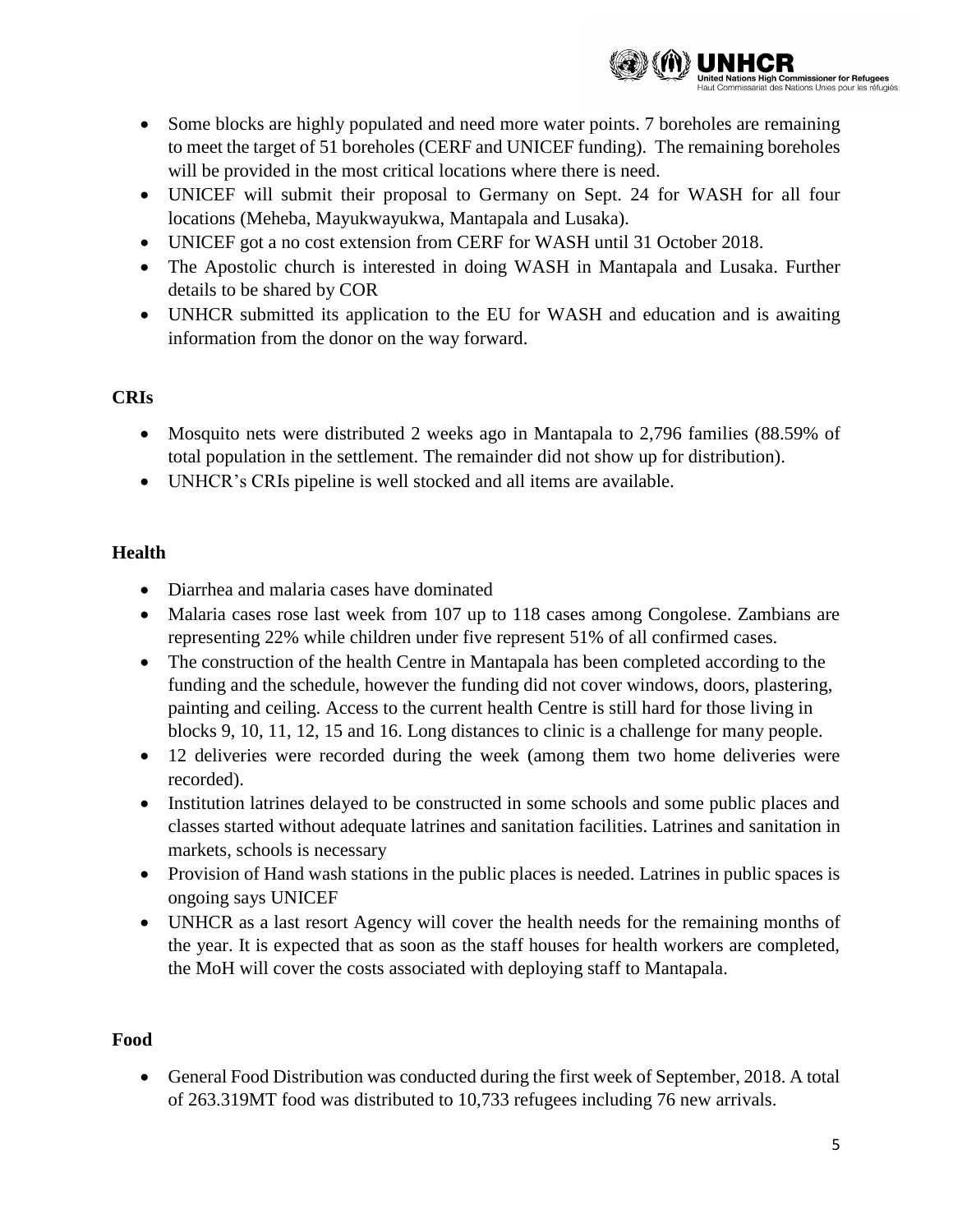

- Distribution of food this month was higher and in October it will be doubled to make space for food storage ahead of the rainy season and also because of a surplus of certain commodities which fall within the CERF funding.
- Sensitization is being done to ensure that refugees do not consume the food rapidly and/or expect the same amounts to be distributed in the future.
- A top-up of maize grains (100MT) that was given by GRZ will be distributed in November
- Distribution this month took place in the second new temporary distribution shelter which is on plot 12 – the communities in these areas welcomed it since there are many vulnerable households.
- WFP wants to have two permanent or semi-permanent distribution points in the future.
- UNICEF to share results of water survey so WFP can know where it can undertake distribution before permanent structures for distribution are built.
- WFP suggests the GRZ, with assistance from the partners (WFP, UNICEF, etc.) should do a nutrition survey to understand the actual nutritional needs and challenges of the population.
- WFP will remain engaged most likely until March-July 2019. They also plan to do CBI next year once the rainy season ends.
- WFP asked for more detailed information on how figures of new refugees are estimated, and advocated for estimated figures to be more realistic, considering the past experiences.

## **Livelihoods:**

- A total 610 households (CCR 310 and Caritas Mansa 300) in Mantapala will receive farm inputs and tools and 0.5 ha farm plot for farming.
- The identification and selection of 300 farmers (50 host community) was completed by Caritas Mansa. Selected lead farmers are attending training on conservation agriculture and will thereafter provide extension services to the selected 300 beneficiaries. Caritas Mansa has thus far forwarded names of the 300 to Commissioner of Refugees (RO) to inform farm land allocation.
- Plot demarcation for farming should start end of September.
- Caritas Czech Republic completed community sensitisation within the host community villages during which the villages were educated on the available support (business, farming), application procedures and selection criteria. CCR is currently receiving applications for rain fed farming, backyard gardening and business start-up / expansion support.
- An aquaculture assessment is being undertaken. Preliminary results show that fish farming is not suitable unless the land is compacted. Host communities say that some villages further could be suitable for fish farming.

### **Country Refugee Response Plan (CRRP)**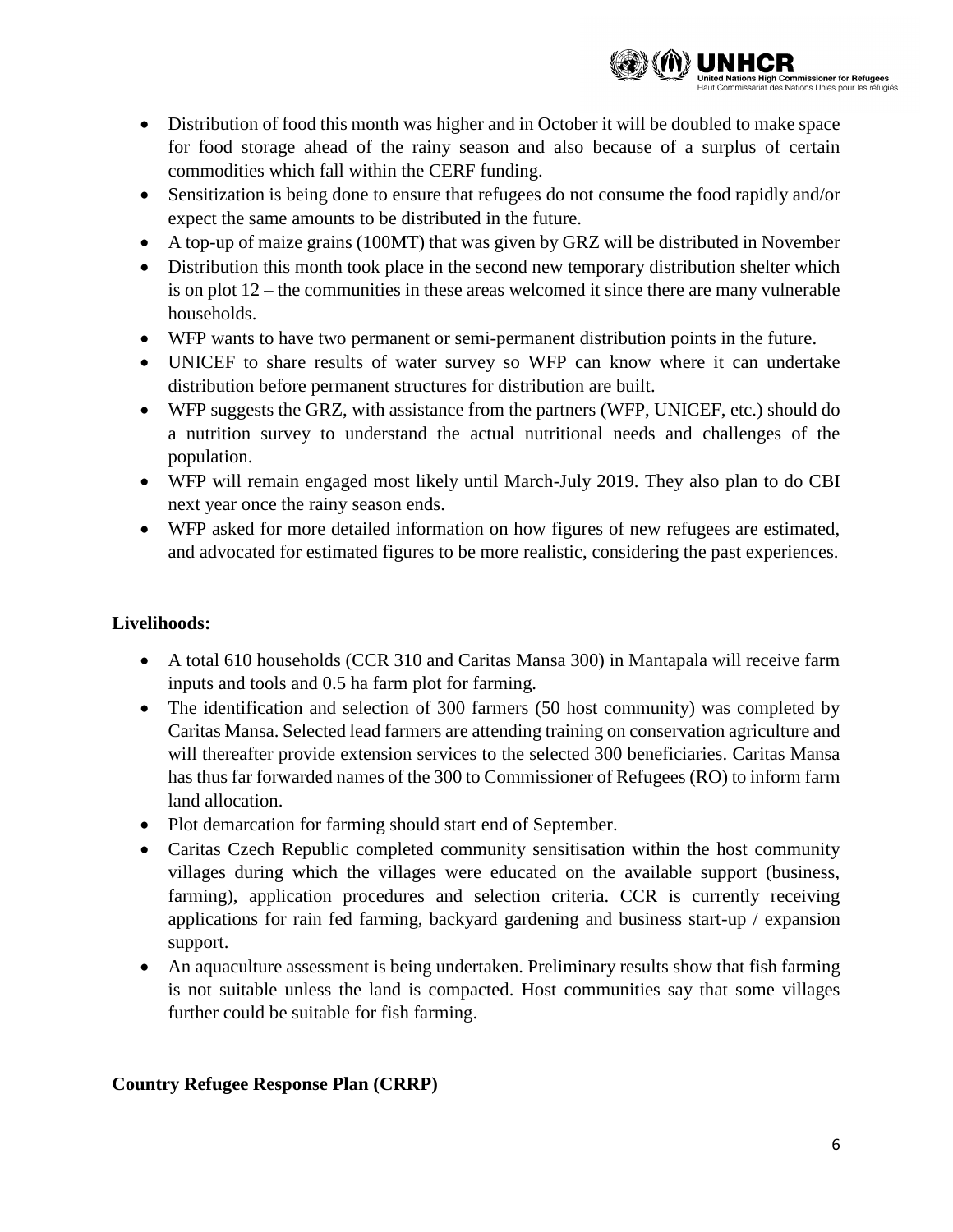

- A meeting in Kigali took place on 17 September to start planning for the CRRP for 2019- 2020
- The CRRP is the equivalent to the Zambia country chapter of the DRC Regional Refugee Response Plan and will now cover a period of two years and have a country wide scope (not limited to Mantapala as the case for 2018)
- Although most partners are not involved in other areas of operation besides Mantapala, UNHCR encouraged them to also consider other locations (Meheba, Mayukwayukwa, Lusaka)
- First draft of the CRRP should be submitted by first week of November.
- Ideally an interagency needs assessment should be done but COR has instructed his office to do a needs assessment with GRZ partners in all locations and results will be ready by beginning of October. COR/UNHCR to share results with partners.
	- o Based on the results the partners could use these figures to plan for their own interventions
- GRZ can't appeal in the CRRP so UN and NGOs will appeal instead of the GRZ.
- For partners interested in doing their own assessments they can contact COR and UNHCR field offices to coordinate.

# **AOB**

- There have been reports in the media that a certain cassava disease is affecting crops in Luapula province and refugees are being blamed. COR and UNHCR to follow-up.
- A steering committee for CRRF has been established and each key line ministry is represented. Bilateral meetings have taken place but and mission to Mantapala and/or Meheba are expected to take place mid-October for each line ministry member to become familiar with the situation and establish links with their respective counterparts in the districts.
- UNHCR will revise estimated population figures for 2019-2020 and share with partners.
- UNHCR received some additional funding for its own operations and is assessing if some of these funds can be allocated to road constructions.
- On October  $1<sup>st</sup>$  all UNHCR staff from Nchelenge will be moved to Kawambwa.

# **Attendance:**

- 1. Henry Loongo CARE Int.
- 2. Jonathan Chisamba IOM
- 3. Bernard Zgambo World Vision
- 4. Constance Bwalya Plan Int.
- 5. Lennart Reinius NCA
- 6. Margaret Machila NCA
- 7. Alick Mwale NCA